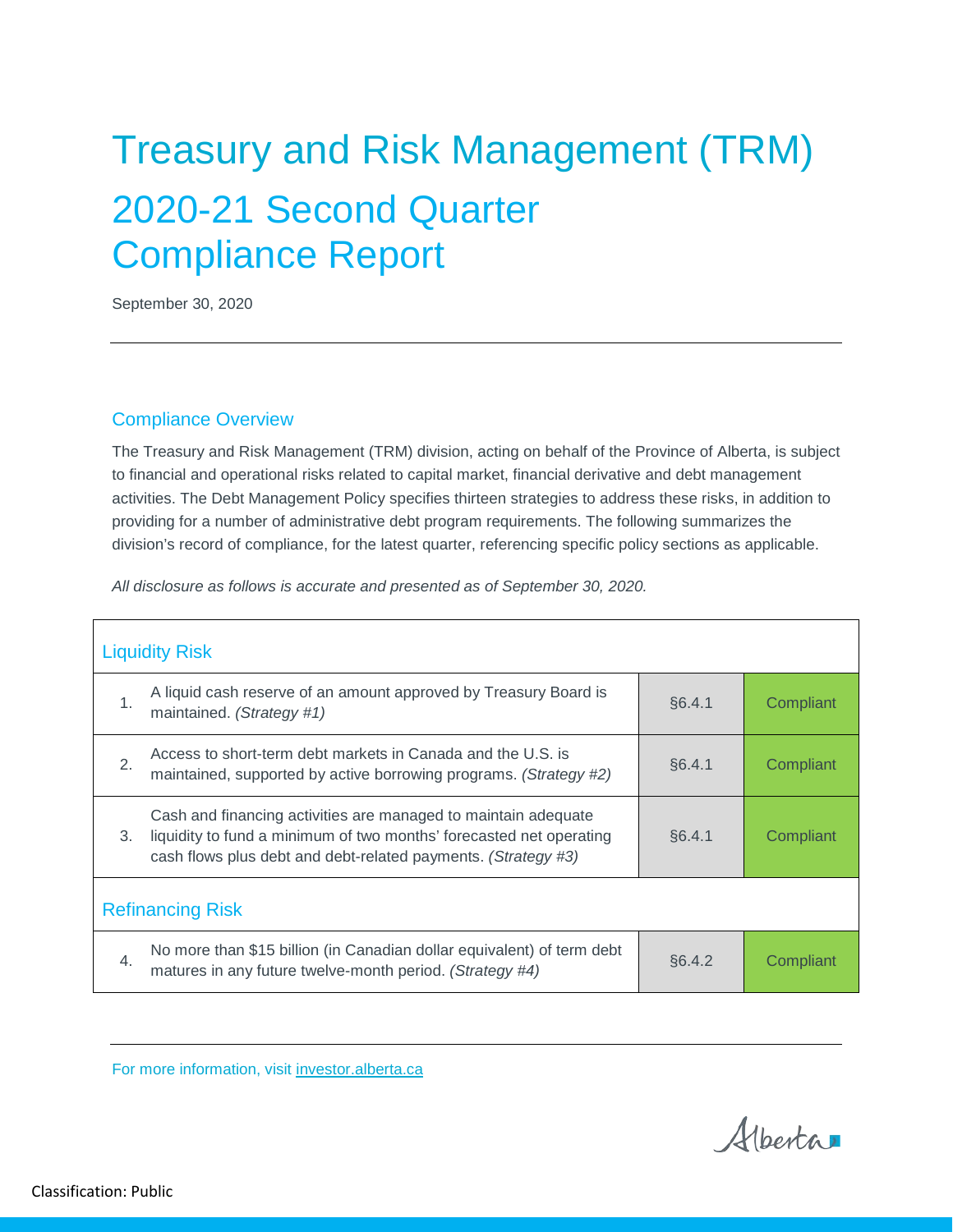|     | <b>Interest Rate Risk</b>                                                                                                                                                                                                                 |                                  |           |
|-----|-------------------------------------------------------------------------------------------------------------------------------------------------------------------------------------------------------------------------------------------|----------------------------------|-----------|
| 5.  | Total short-term and floating rate debt directly borrowed for the<br>Province (excluding funds raised for lending to provincial<br>corporations) will be between 0% and 20% of adjusted government<br>§6.4.3<br>purpose debt outstanding. |                                  | Compliant |
|     | (Strategy #5)                                                                                                                                                                                                                             |                                  |           |
| 6.  | Interest rate management activities may include the sale and<br>repurchase of provincial and Government of Canada bonds, and/or<br>the use of approved derivative instruments. (Strategy #6)                                              | $\degree$ §6.4.3<br>$\circ$ §7.3 | Compliant |
|     | <b>Foreign Currency Risk</b>                                                                                                                                                                                                              |                                  |           |
| 7.  | All debt issued in foreign currencies (excluding debt issued for<br>lending to provincial corporations) is fully hedged to Canadian dollars,<br>except where authorized by the Deputy Minister. (Strategy #7)                             | §6.4.4                           | Compliant |
|     | <b>Operational (including Transaction and Settlement) Risk</b>                                                                                                                                                                            |                                  |           |
| 8.  | Duties are performed by different divisional staff to ensure proper<br>segregation of duties. (Strategy #8)                                                                                                                               | $\circ$ §6.4.5<br>∘ Sched A      | Compliant |
| 9.  | Debt service, derivative and collateral payments are verified and<br>processed by divisional staff who are different than those responsible<br>for transaction execution.<br>(Strategy #9)                                                | $\circ$ §6.4.5<br>∘ Sched A      | Compliant |
| 10. | A delegation of authority, in conjunction with the Debt Management<br>Policy, specifies which transactions each divisional staff member is<br>authorized to make.<br>(Strategy #10)                                                       | §6.4.5                           | Compliant |

Alberta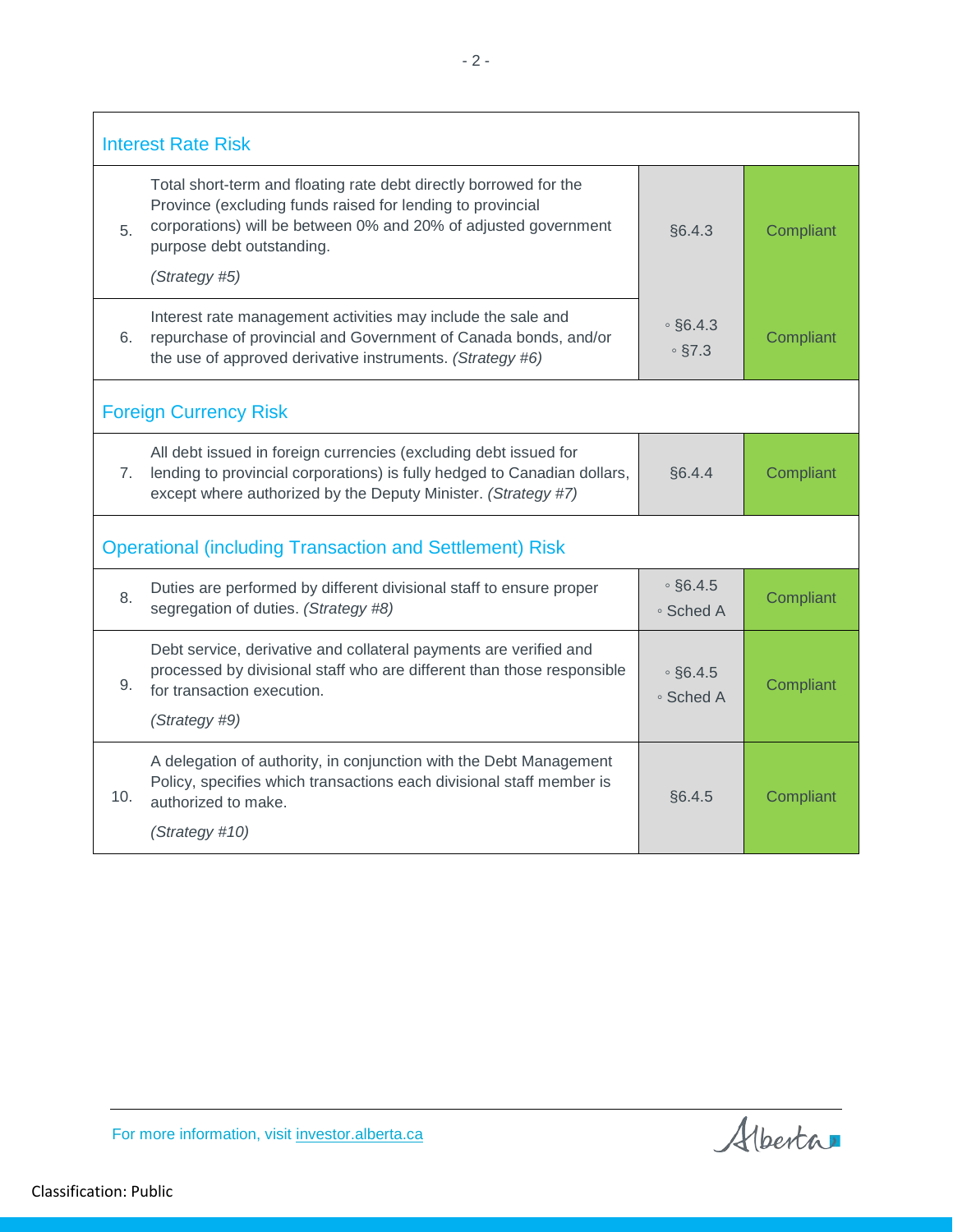|     | <b>Counterparty Risk</b>                                                                                                                                                                                  |                                        |           |
|-----|-----------------------------------------------------------------------------------------------------------------------------------------------------------------------------------------------------------|----------------------------------------|-----------|
| 11. | Approved derivative counterparties have executed ISDA Master<br>Agreements and investment grade credit quality, which meet policy-<br>prescribed standards and thresholds. (Strategy #11)                 | $\circ$ §7.4<br>∘ Sched C<br>∘ Sched D | Compliant |
| 12. | New derivative trades may be transacted with approved<br>counterparties when existing derivative positions are within<br>prescribed current exposure and term limits. (Strategy #12)                      | $\circ$ §7.4<br>∘ Sched D              | Compliant |
| 13. | Collateral agreements (such as credit support annexes, or CSAs)<br>may be executed to mitigate credit risks in favor of the Province.<br>(Strategy #13)                                                   | §7.4                                   | Compliant |
|     | <b>Debt Program Administration</b>                                                                                                                                                                        |                                        |           |
| 14. | Total debt issuance cannot exceed the limits established in the<br>respective Orders in Council.                                                                                                          | §6.1                                   | Compliant |
| 15. | All documentation and regulatory filings pertaining to active debt<br>programs are current.                                                                                                               | §6.2.2                                 | Compliant |
| 16. | The Province is publicly-rated by a minimum of three rating agencies<br>to ensure debt market access.                                                                                                     | §6.2.3                                 | Compliant |
| 17. | Agreements establishing appropriate authorizations as well as<br>lending and repayment arrangements between the Province and<br>provincial corporations must be in place prior to lending to that entity. | §6.3.3                                 | Compliant |

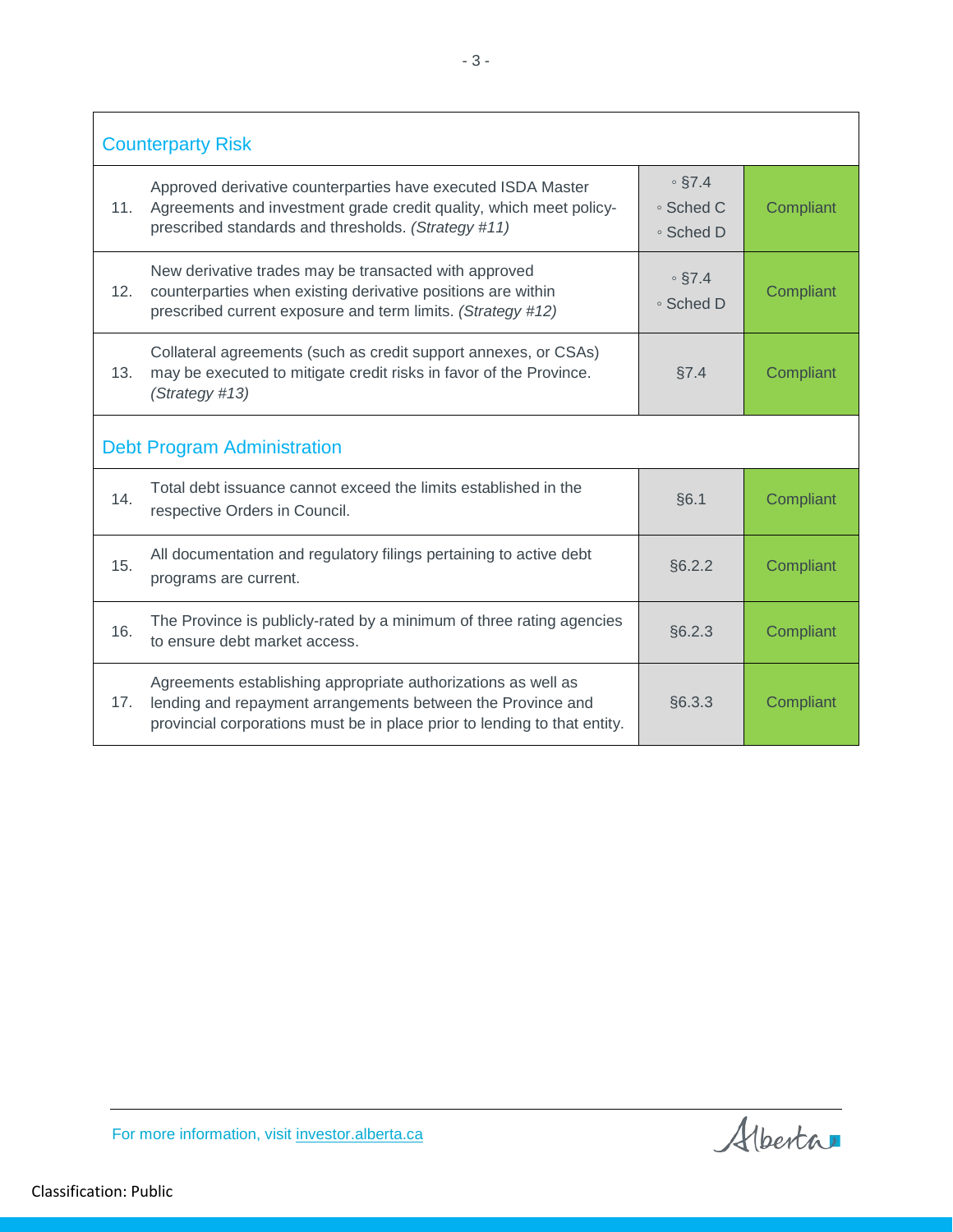#### A. Liquidity Risk

#### *Strategy #1:*

Liquidity risk will be managed through the maintenance of a separate liquid cash reserve of an amount *approved by Treasury Board.* 

- Treasury Board approved an adjusted \$4 billion cash reserve on November 7, 2019.
- At quarter end, the cash reserve fund had a market value of \$4.0 billion with an average time to maturity of 69 days.
- Holdings maturing in 100 days or less represented 86.8% of overall value.
- Holdings were 93.8% federal T-bills and bonds with the remainder invested in provincial T-bills and discount notes.

#### *Strategy #2:*

*TRM will maintain access to short-term debt markets in Canada and the U.S. and will ensure active programs in both markets.*

- During the quarter, all required disclosures and regulatory filings were current for these debt programs.
- TRM initiated short-term debt transactions in both Canadian and U.S. markets on behalf of the Province and its provincial corporations during the latest quarter.
- Short-term issuance outstanding under the Canadian Note program was \$6.4 billion at quarter end.
- The U.S. Commercial Paper program had US\$3.9 billion outstanding at quarter end.

#### *Strategy #3:*

*Given the time required to secure necessary financing, TRM will prudently manage cash and financing to reduce the risk of needing to finance in unfavorable market conditions and to maintain adequate liquidity to fund a minimum of two months' forecasted net operating cash flows plus debt and debt-related payments.*

- Throughout the quarter, the Province was prefunded by at least two months' worth of forecasted net operating cash flows including debt flows.
- TRM maintains and monitors daily and medium-term cash forecasts, as well as system-generated debt reporting, to ensure prudent cash and debt maturity management.
- This prefunded amount is in addition to the cash reserve fund.

#### B. Refinancing Risk

#### *Strategy #4:*

*TRM will ensure that the Province has no more than \$15 billion in term debt maturities in any twelvemonth period.*

• At quarter end, there was no future annual period with more than \$15 billion of term debt maturities.

For more information, visit [investor.alberta.ca](http://investor.alberta.ca/)

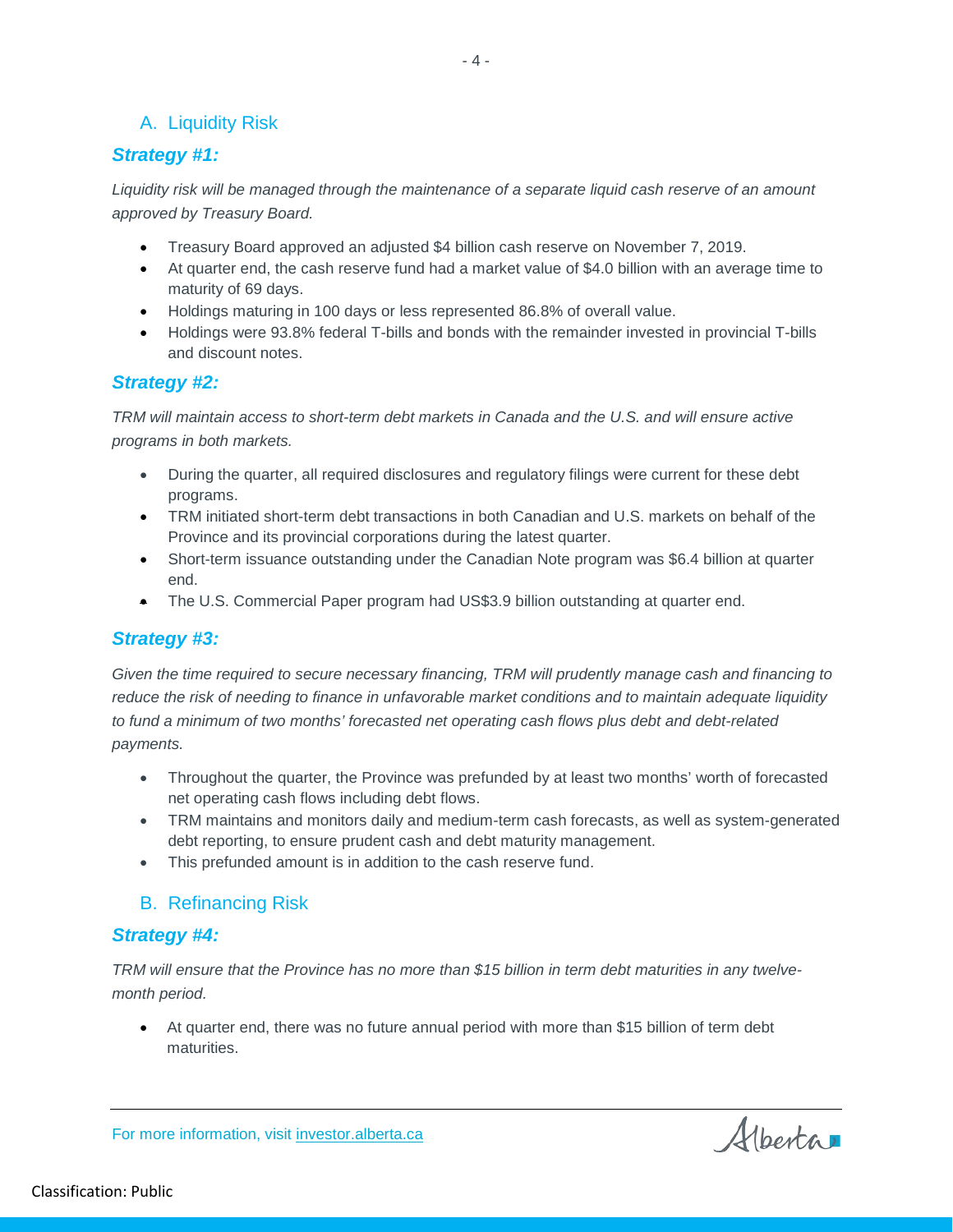• The highest aggregate amount of term debt maturities during any future twelve-month period is \$14.0 billion. This amount is outstanding for the twelve-month period starting June 4, 2024 to the twelve-month period starting November 13, 2024.

#### C. Interest Rate Risk

#### *Strategy #5:*

*The percentage of direct borrowing for the Province that is short-term and/or floating rate debt (based on par values) will be between 0% and 20% of government purpose debt outstanding, offset by any Province of Alberta bonds which have been repurchased by TRM, plus investments of cash balances in the General Revenue Fund and for cash reserve purposes. (This calculation excludes funds raised for the purpose of lending to provincial corporations.)*

- Total short-term and floating rate direct debt for the Province was C\$7.0 billion equivalent at quarter end, based on par values.
- Adjusting this balance for the offset of Alberta bond repurchases, the General Revenue Fund's cash balance plus cash reserve holdings, the calculated net exposure for purposes of this strategy was 0%, meeting the Debt Management Policy requirement.

#### *Strategy #6***:**

*TRM may engage in interest rate management activities to support new debt issues, to modify interest rate exposures or to manage existing debt maturity schedules. These activities may include the sale and repurchase of Government of Canada or other liquid provincial bonds, the purchase of existing Province of Alberta bonds, or the use of financial derivatives.*

• With the exception of an inaugural bond buyback which occurred in the first quarter of 2020-21 (as previously disclosed), no new active interest rate hedging was initiated.

#### D. Foreign Currency Risk

#### *Strategy #7:*

*TRM will fully hedge to Canadian dollars all debt issued in foreign currencies unless specifically authorized by the Deputy Minister, TBF, on a case-by-case basis. This strategy does not apply to debt issued for the purpose of lending to a provincial corporation.*

• At quarter end, all outstanding foreign-denominated Alberta debt issued for government purposes (excluding lending to provincial corporations, where applicable) was fully hedged back to Canadian dollars.

#### E. Operational (including Transaction and Settlement) Risk

#### *Strategy #8:*

*To ensure proper segregation of duties, the following duties are performed by different divisional staff: cash forecasting; trade execution; confirmation/settlement of trade transactions; executing transaction documents; bank account maintenance; and financial reporting of transactions.*

Albertan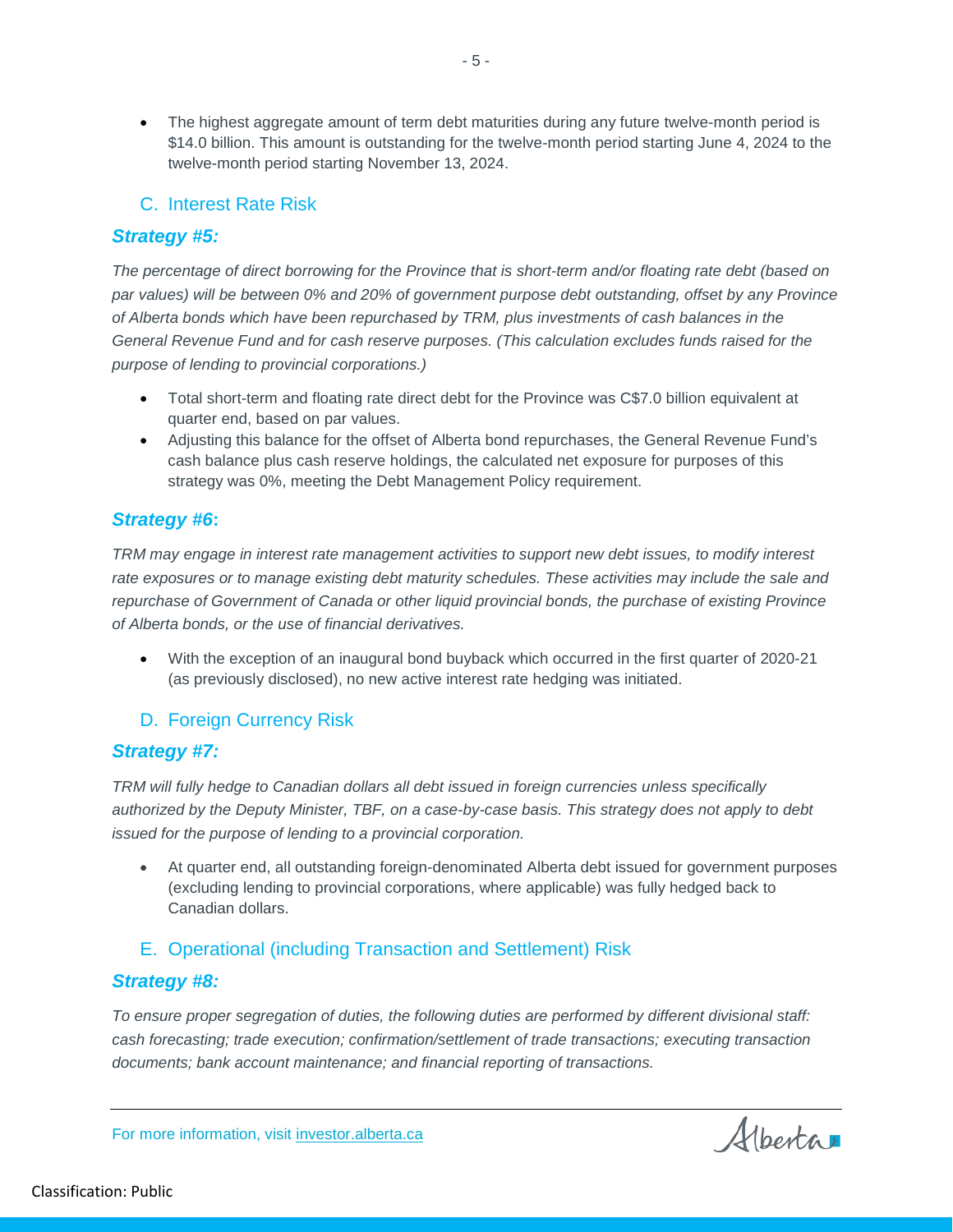| <b>Duties</b>                                               | <b>Position</b>                                             |
|-------------------------------------------------------------|-------------------------------------------------------------|
| • Cash forecasting                                          | - Cash and Forecasting Analysts                             |
| • Execution of transactions                                 | - Assistant Deputy Minister, TRM                            |
|                                                             | - Executive Director, Capital Markets                       |
|                                                             | - Director, Financing                                       |
|                                                             | - Senior Manager, Trading and Derivatives                   |
|                                                             | - Senior Treasury Analyst                                   |
|                                                             | - Trader, Cash and Derivatives                              |
|                                                             | - Trader, Money Market                                      |
| • Signing of transaction                                    | - Deputy Minister, Treasury Board and Finance               |
| documents                                                   | - Assistant Deputy Minister, TRM                            |
|                                                             | - Controller, Treasury Board and Finance                    |
| • Settlement of transactions                                | - Assistant Deputy Minister, TRM                            |
|                                                             | - Executive Director, Treasury Operations                   |
|                                                             | - Director, Debt Operations                                 |
|                                                             | - Treasury Analyst, Settlements                             |
|                                                             | - Treasury Analyst, Derivative and Collateral<br>Management |
| • Accounting for and financial<br>reporting of transactions | - Treasury Accounting and Loans group                       |

• Staff members may have the authorization to perform multiple duties. However, a segregation process is followed to ensure that each individual does not perform more than one duty per debt or derivative transaction.

#### *Strategy #9:*

*To ensure accuracy of settlements, the responsibility for verifying and processing debt service, derivatives and collateral payments is assigned to individuals independent of (different from) those responsible for executing the transactions.*

- Treasury staff responsible for initiating debt and derivative transactions are different from those who process scheduled interest, principal and derivative settlement payments.
- As required, other senior members of TRM, Expenditure Officers and/or Accounting Officers will countersign payment and settlement documents, according to transaction type.
- The Banking group within TRM processes all payments once duly approved.

#### *Strategy #10:*

*There is a clear delegation of authority for specific staff roles. Staff members are informed and understand which powers, duties and functions they are responsible for and/or are authorized to perform.* 

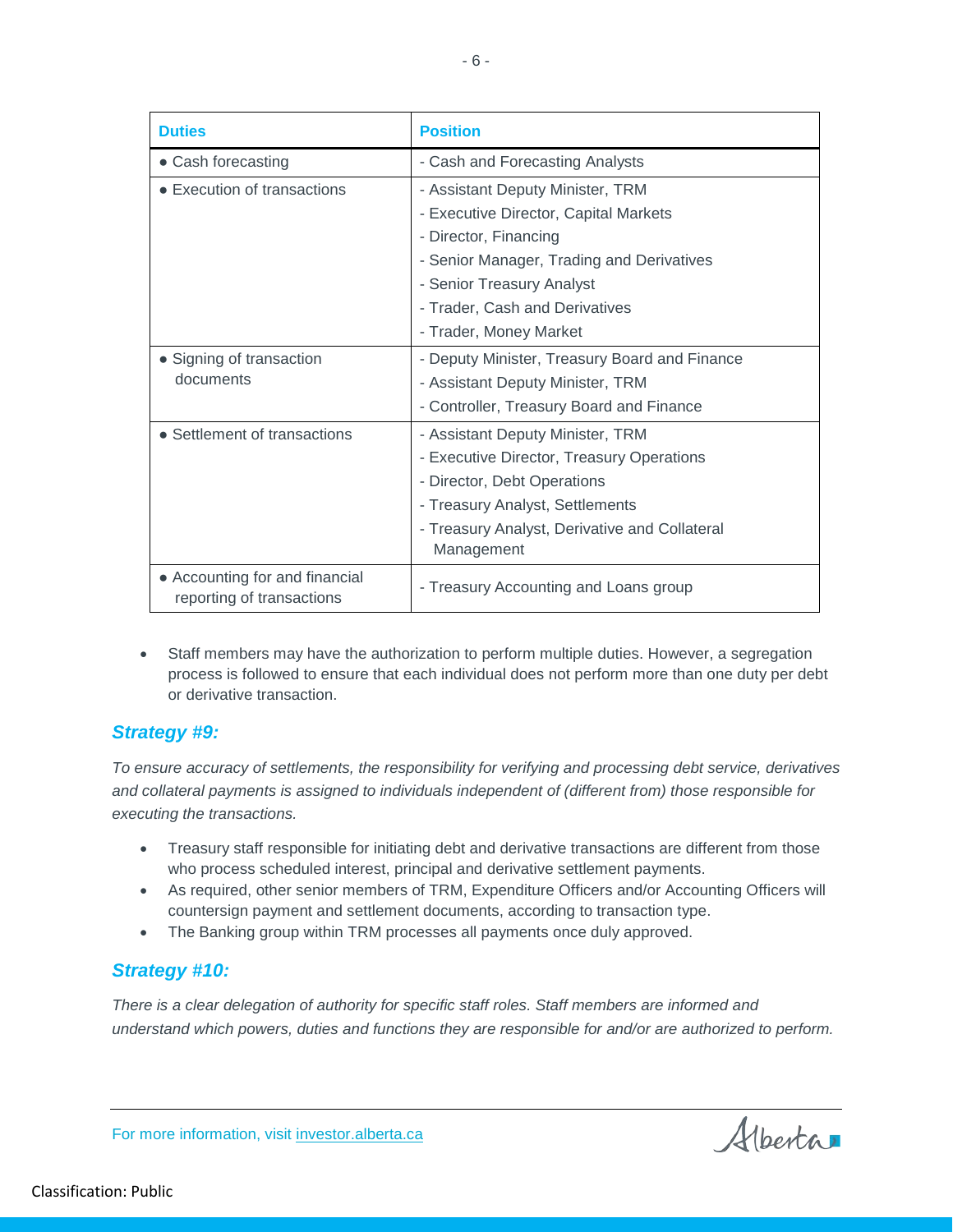• Ministerial Order No. 23/2017 outlines the responsibilities and limits of staff positions with delegated authority to transact and execute legal documents in accordance with the *Financial Administration Act.*

- 7 -

- Both the delegation of authority and the Debt Management Policy (which was re-approved by the Deputy Minister, Treasury Board and Finance, on October 8, 2019) have been communicated to all affected TRM staff members.
- Treasury staff can reference and review these at any time as they are available electronically in a shared drive location.

## F. Counterparty Risk

#### *Strategy #11:*

*To be an approved derivative counterparty of the Province or select provincial agencies or corporations, a counterparty must have: an ISDA Master Agreement signed with the Province in accordance with internal documentation standards, that is in good standing with no active events of default or termination; and two or more investment grade long-term senior unsecured ratings (minimum A-/ A3/A(L)) assigned by at least two public credit rating agencies.*

• All derivative transactions initiated during the quarter were with counterparties which have executed ISDAs with the Province, are in good standing and meet public credit rating requirements as prescribed in the Debt Management Policy.

#### *Strategy #12:*

*New derivative trades may be transacted with an approved counterparty only when the total market exposure of all existing derivative trades between the counterparty and the Province, as determined by TRM, is within the prescribed current exposure limits and term limits (based on counterparty credit rating and CSA status).*

• Factoring in collateral received under existing CSA agreements, the Province's net credit exposures for all approved counterparties during the quarter were within counterparty exposure and term limits as specified in the Debt Management Policy.

#### *Strategy #13:*

For more information, visit [investor.alberta.ca](http://investor.alberta.ca/)

*Where prudent, collateral agreements (such as CSAs) may be negotiated with financial counterparties to provide additional credit mitigation by reducing the Province's exposure to a particular counterparty.*

- The Province has executed nine CSA agreements with its active financial counterparties.
- Cash collateral (in Canadian dollars) is exchanged under these agreements to mitigate potential counterparty credit risks arising from changes in derivative mark-to-market valuations.

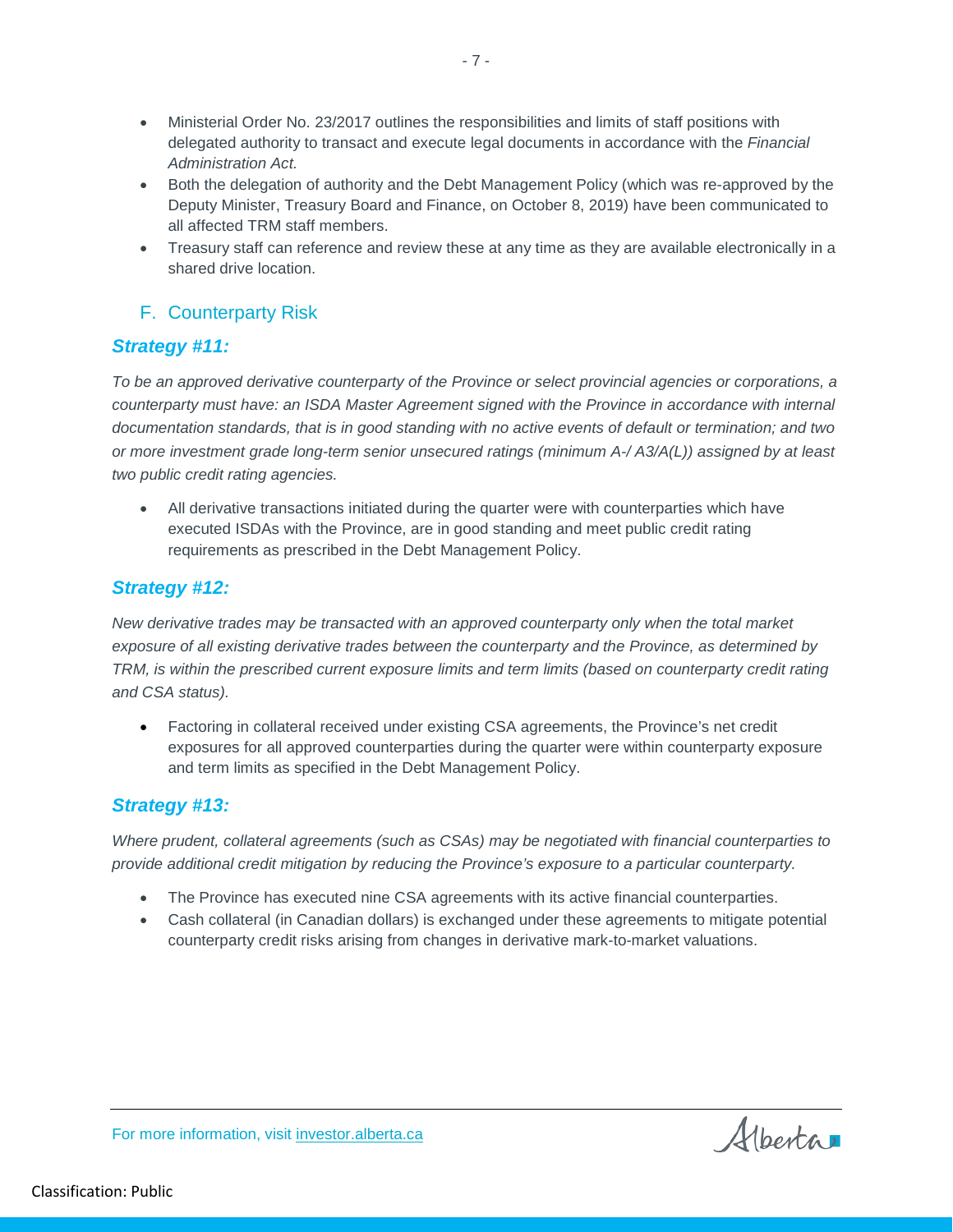#### G. Debt Program Administration

#### *Item #14:*

*Total debt issuance cannot exceed the limits established in the respective Orders in Council.* 

• During the quarter, debt issuance outstanding was within limits established by Orders in Council. Available legislative authority is validated during initial confirmation of term debt details.

#### *Item #15:*

*All documentation and regulatory filings pertaining to active debt programs are current.*

• During the quarter, all required disclosure reporting was completed with filing deadlines met.

#### *Item #16:*

*TRM will obtain public credit ratings from a minimum of three rating agencies in support of the Province's debt programs and issuance activities.*

• The Province maintains public credit ratings with S&P Global, Moody's Investors Service, Fitch Ratings Inc. and DBRS Morningstar.

| <b>Rating Agency</b>         | <b>Latest Credit</b><br><b>Report</b> | <b>Long-term Rating</b> | <b>Short-term</b><br><b>Rating</b> |
|------------------------------|---------------------------------------|-------------------------|------------------------------------|
| S&P Global                   | May 28, 2020                          | A+ (negative)           | $A-1$                              |
| Moody's Investors<br>Service | October 9, 2020                       | Aa3 (stable)            | $P-1$                              |
| Fitch Ratings Inc.           | June 30, 2020                         | AA- (negative)          | $F1+$                              |
| <b>DBRS</b> Morningstar      | March 19, 2020                        | AA low (negative)       | R-1 mid (stable)                   |

#### *Item #17:*

*Agreements establishing appropriate authorizations as well as lending and repayment arrangements between the Province and a provincial corporation must be in place prior to lending to that entity.*

• During the quarter, all necessary agreements were in place prior to execution of any lending transactions for provincial corporation purposes.

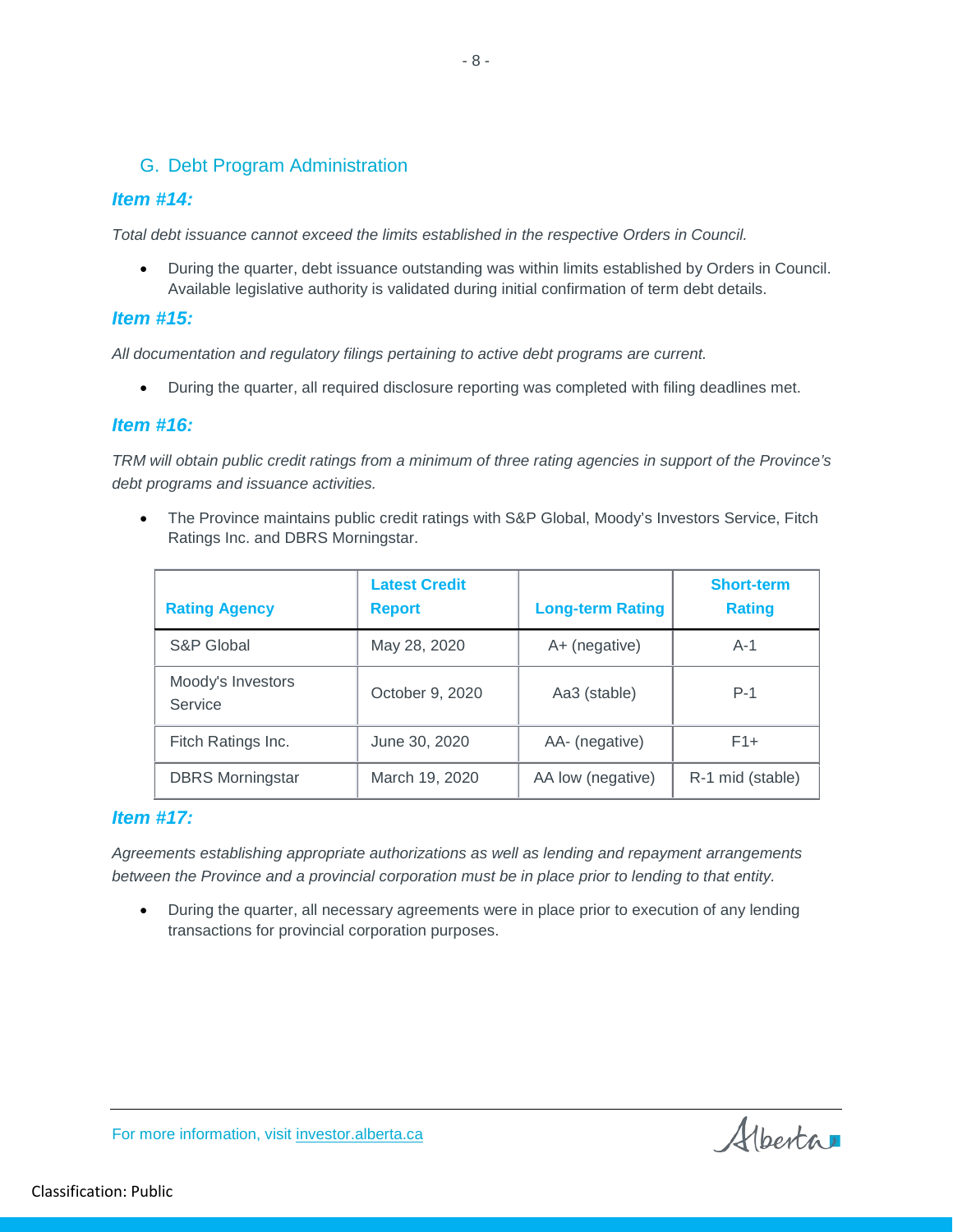## 2020-21 Second Quarter Treasury Management Update

As of: September 30, 2020

Net debt outstanding grew by \$6.6 billion during the quarter to end at just over the \$106.6 billion level, as shown in Table 1. This was due to a combination of \$7.6 billion in new term debt, \$1.6 billion in term debt maturities and a net increase in money market debt worth \$0.6 billion. The Canadian equivalent of \$2.7 billion was raised in the US dollar market and \$5.0 billion in the domestic market. All funds raised in the term debt markets were for the government's own portfolio.

The change in outstanding money market debt was the result of a \$0.9 billion increase in the Canadian market offset by a \$0.3 billion reduction in the US market. There was an increase in the money market debt held by the GoA and its Crowns.

| Table 1: Total Debt Portfolio (\$ Millions) |           |      |           |      |        |
|---------------------------------------------|-----------|------|-----------|------|--------|
|                                             | 30-Jun-20 |      | 30-Sep-20 |      | Change |
| <b>Money Market</b>                         |           |      |           |      |        |
| Domestic                                    | 5.724     | 51%  | 6.640     | 56%  | 917    |
| Foreign                                     | 5,566     | 49%  | 5,224     | 44%  | $-342$ |
| Money Market Total                          | 11.289    | 100% | 11.864    | 100% | 575    |
| <b>Long Term Debt</b>                       |           |      |           |      |        |
| <b>Domestic</b>                             | 58.698    | 66%  | 63,648    | 67%  | 4,950  |
| Foreign                                     | 30,050    | 34%  | 31.114    | 33%  | 1,064  |
| <b>Long Term Debt Total</b>                 | 88,749    | 100% | 94.763    | 100% | 6,014  |
| <b>Total Debt</b>                           | 100,038   |      | 106,626   |      | 6,588  |

Table 3 provides a breakdown of the type of debt held by the GoA.

| Table 2: Total Debt Portfolio by Client (\$ Millions) |           |     |           |     |        |  |  |
|-------------------------------------------------------|-----------|-----|-----------|-----|--------|--|--|
| <b>Total Debt</b>                                     | 30-Jun-20 |     | 30-Sep-20 |     | Change |  |  |
| Direct Borrowing                                      | 75.818    | 76% | 82.625    | 77% | 6.807  |  |  |
| Borrowing for Provincial Corporations                 | 24.221    | 24% | 24.002    | 23% | $-219$ |  |  |
| <b>Total Debt</b>                                     | 100.039   |     | 106.627   |     | 6.588  |  |  |

- 9 -

For more information, visit [investor.alberta.ca](http://investor.alberta.ca/)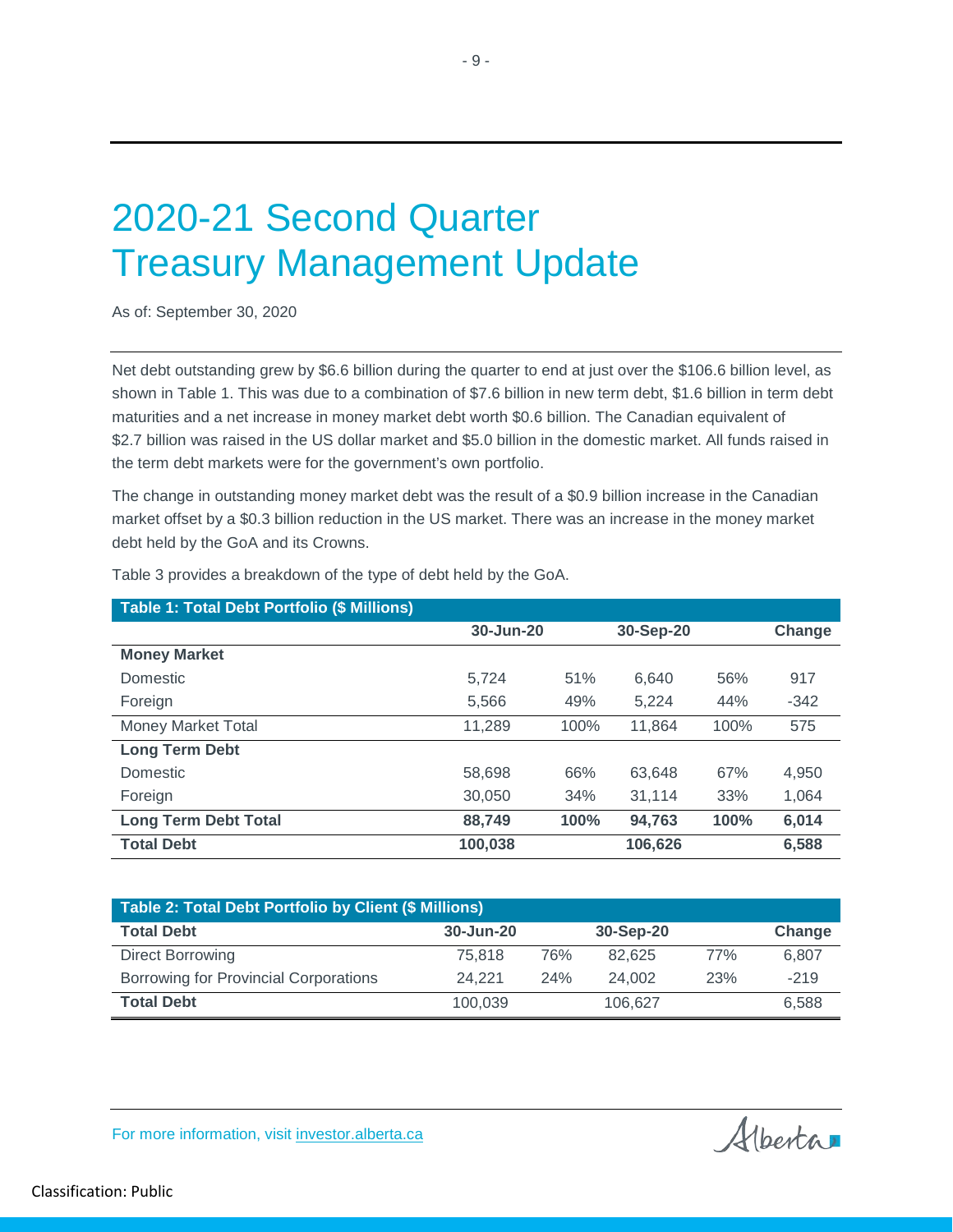| Table 3: Total Direct Borrowing by Interest Rate Type (\$ Millions) |           |                     |        |      |       |  |  |
|---------------------------------------------------------------------|-----------|---------------------|--------|------|-------|--|--|
| <b>Quarter End</b>                                                  | 30-Jun-20 | 30-Sep-20<br>Change |        |      |       |  |  |
| <b>Total Portfolio</b>                                              |           |                     |        |      |       |  |  |
| <b>Money Market</b>                                                 | 6.242     | 8%                  | 7.036  | 9%   | 793   |  |  |
| <b>Term Debt</b>                                                    | 69.576    | 92%                 | 75.590 | 91%  | 6.014 |  |  |
| <b>Total Portfolio</b>                                              | 75.818    | 100%                | 82.625 | 100% | 6,807 |  |  |

| Table 4: Average Term and Yield to Maturity |           |           |  |
|---------------------------------------------|-----------|-----------|--|
| <b>Quarter End</b>                          | 30-Jun-20 | 30-Sep-20 |  |
| <b>Money Market</b>                         |           |           |  |
| Weighted Average Term to Maturity (days)    | 90.0      | 134.9     |  |
| Weighted Average Yield to Maturity          | 0.743%    | 0.245%    |  |
| <b>Long Term Debt</b>                       |           |           |  |
| Weighted Average Term to Maturity (years)   | 12.9      | 12.8      |  |
| Weighted Average Yield to Maturity          | 2.66%     | 2.59%     |  |
| <b>Total Debt</b>                           |           |           |  |
| Weighted Average Term to Maturity (years)   | 11.9      | 11.8      |  |
| Weighted Average Yield to Maturity          | 2.50%     | 2.42%     |  |

Tables 1 and 2 account for the full debt portfolio, whereas Tables 3 and 4 relate to the GoA's position only. Figures in all tables are in par values and expressed in Canadian dollars. Due to rounding, figures contained in the tables may differ referenced in the commentary.

Alberta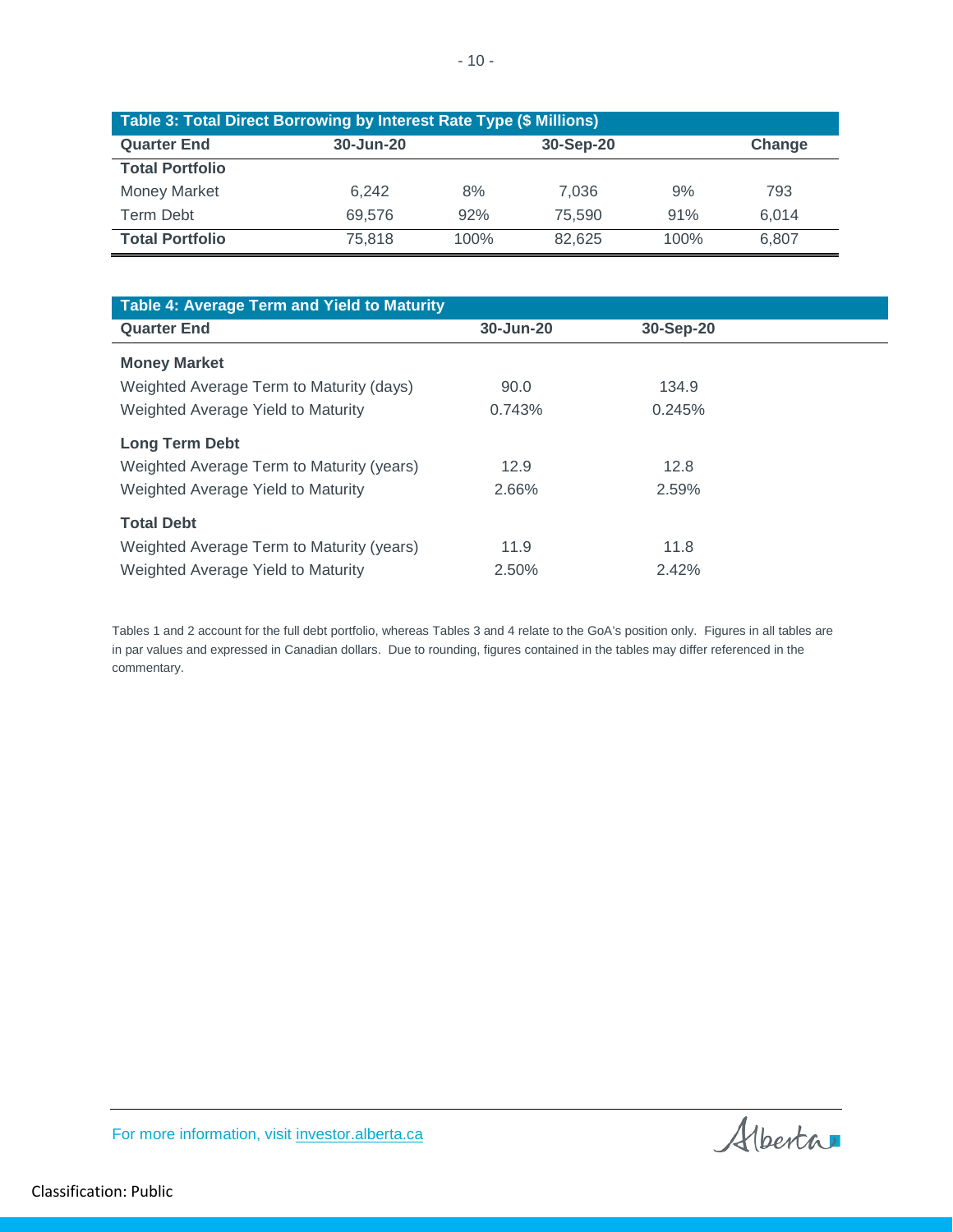## **Maturity Profiles**



## **Figure 1: Money Market Maturity Schedule**

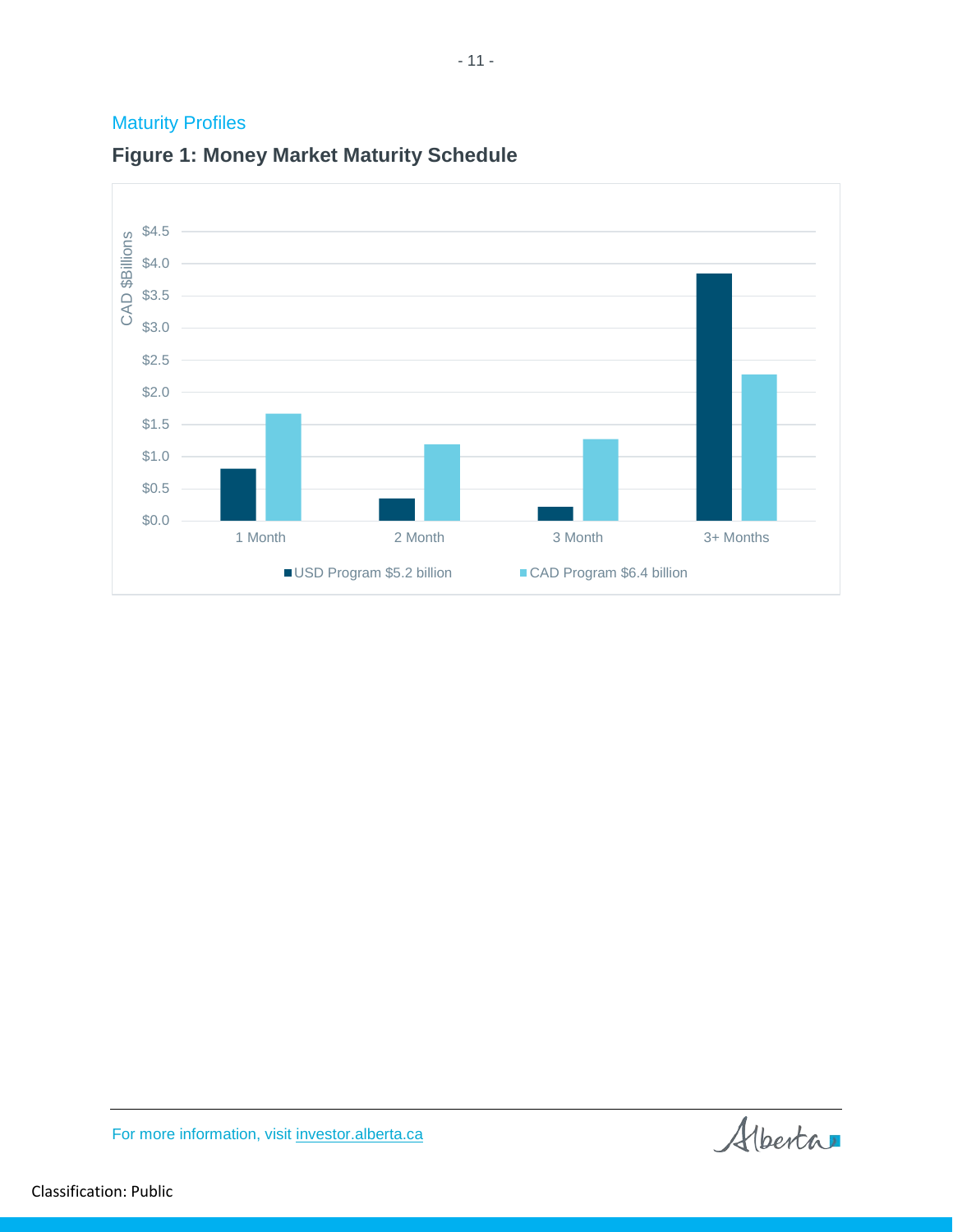

**Figure 2: Long Term Debt Maturity Schedule**

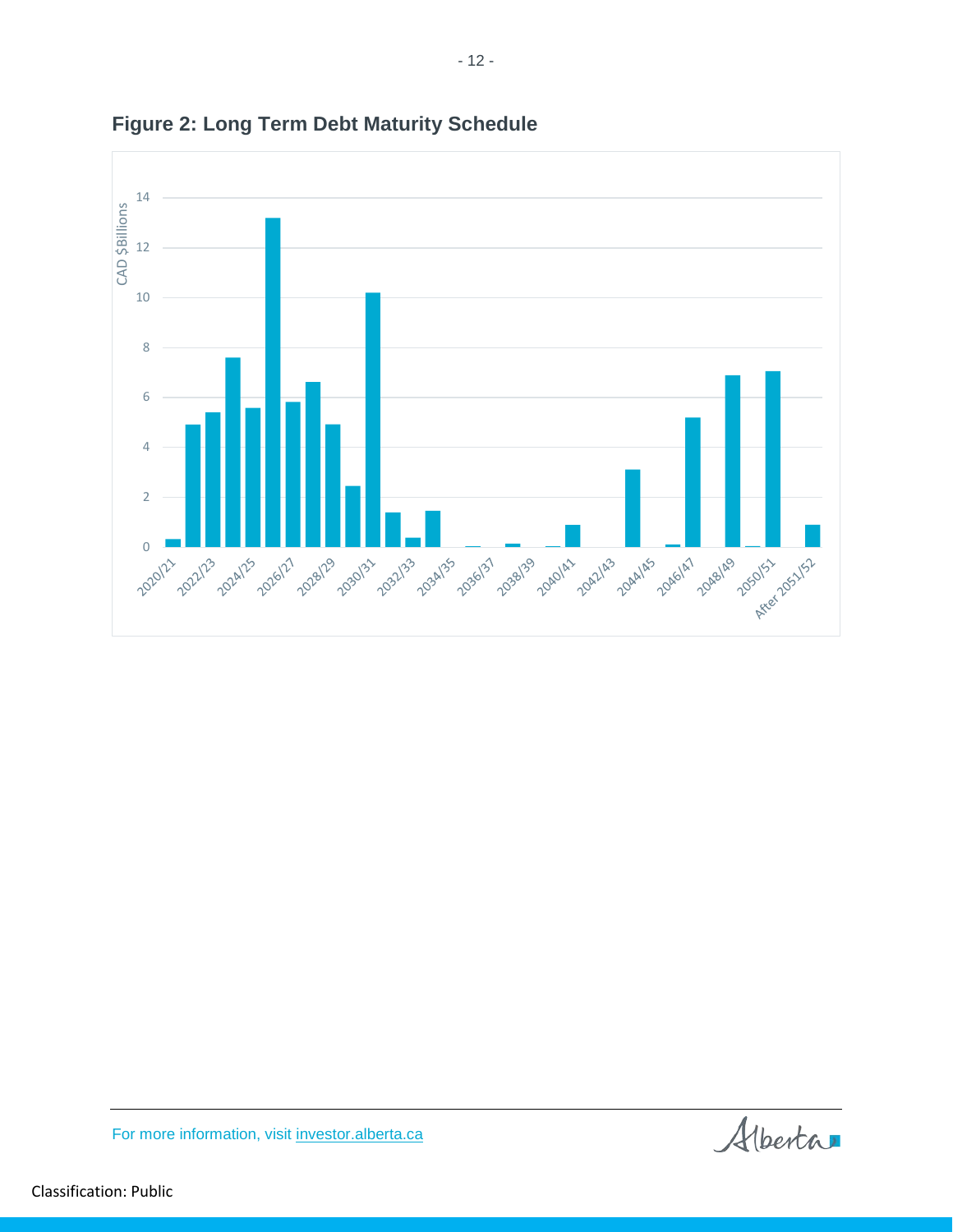#### Derivative Exposure

Table 5 outlines the notional and market values of the derivative portfolios related to the outstanding debt and underlying loans. Derivatives include interest rate and cross currency swaps and F/X contracts related to USCP. In accordance with debt policy, all foreign debt exposure is converted to CAD at the time of issue.

| <b>Table 5: Derivative Exposure (C\$ Millions)</b> |                                    |                               |                                    |                        |  |  |
|----------------------------------------------------|------------------------------------|-------------------------------|------------------------------------|------------------------|--|--|
|                                                    | 31-Mar-20                          |                               | 30-Jun-20                          |                        |  |  |
|                                                    | <b>Notional</b><br><b>Exposure</b> | <b>Market</b><br><b>Value</b> | <b>Notional</b><br><b>Exposure</b> | <b>Market</b><br>Value |  |  |
| Government of Alberta                              | 28,926                             | 376                           | 21,329                             | 87                     |  |  |
| Alberta Capital Finance Authority                  | 29.304                             | (916)                         | 29,277                             | (847)                  |  |  |

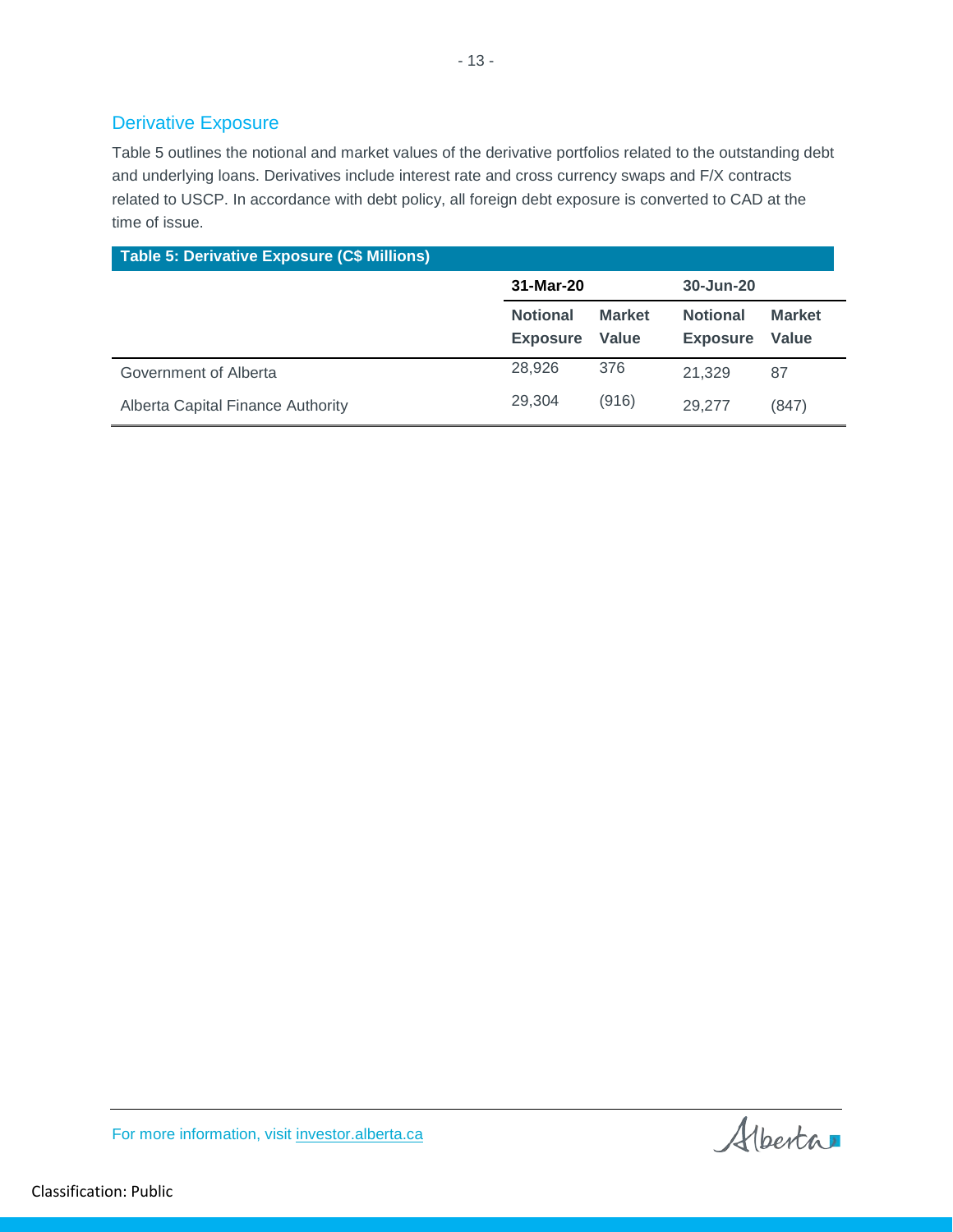





**Figure 4: Alberta's Spreads vs Ontario**



Alberta

For more information, visit [investor.alberta.ca](http://investor.alberta.ca/)

Classification: Public

.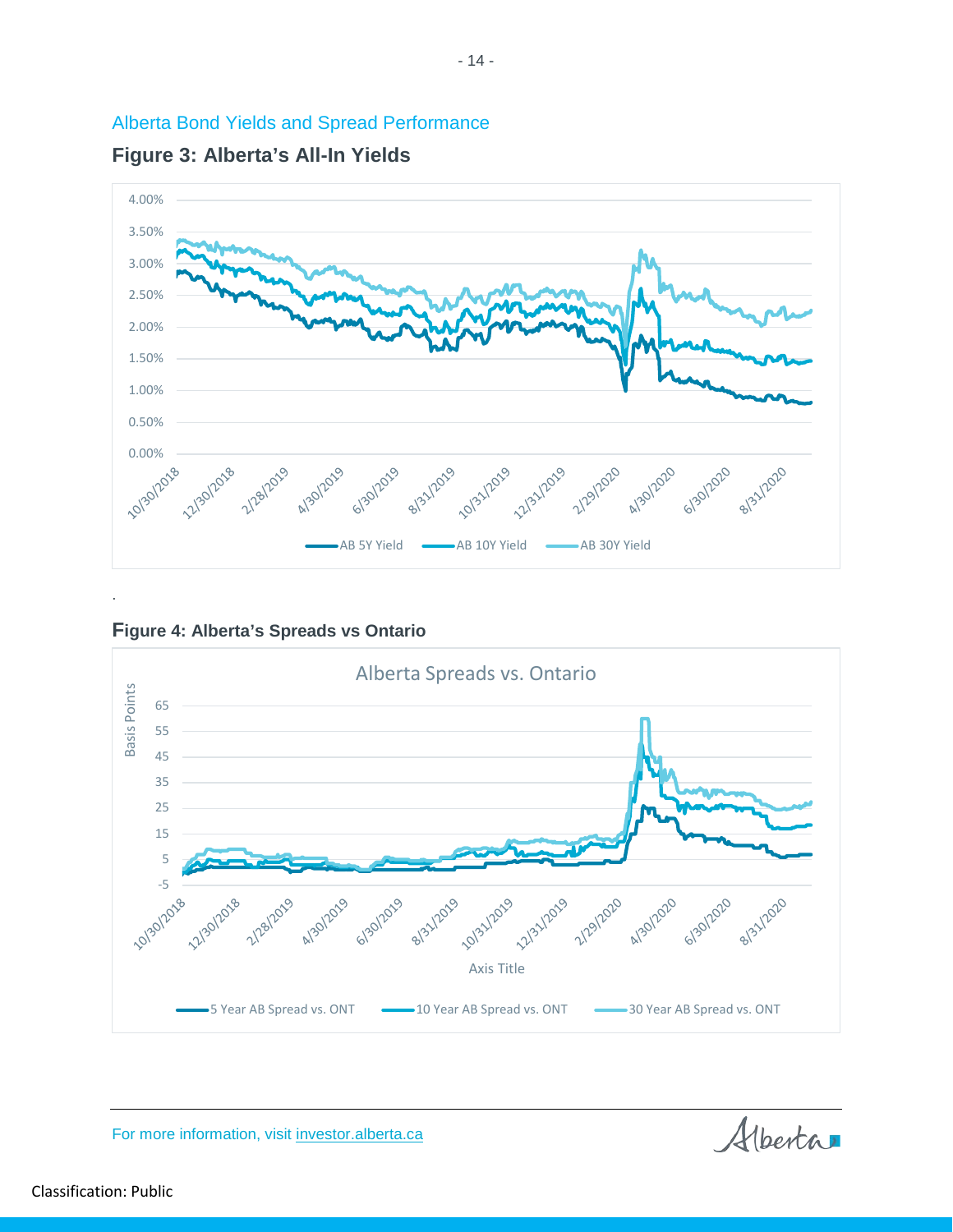#### Short-Term Rates

Figures 5 and 6 show the short term borrowing rates for Alberta in the Canadian and US markets over the last ten quarters.

- 15 -



**Figure 5: CDN Commercial Paper Program – Yields**

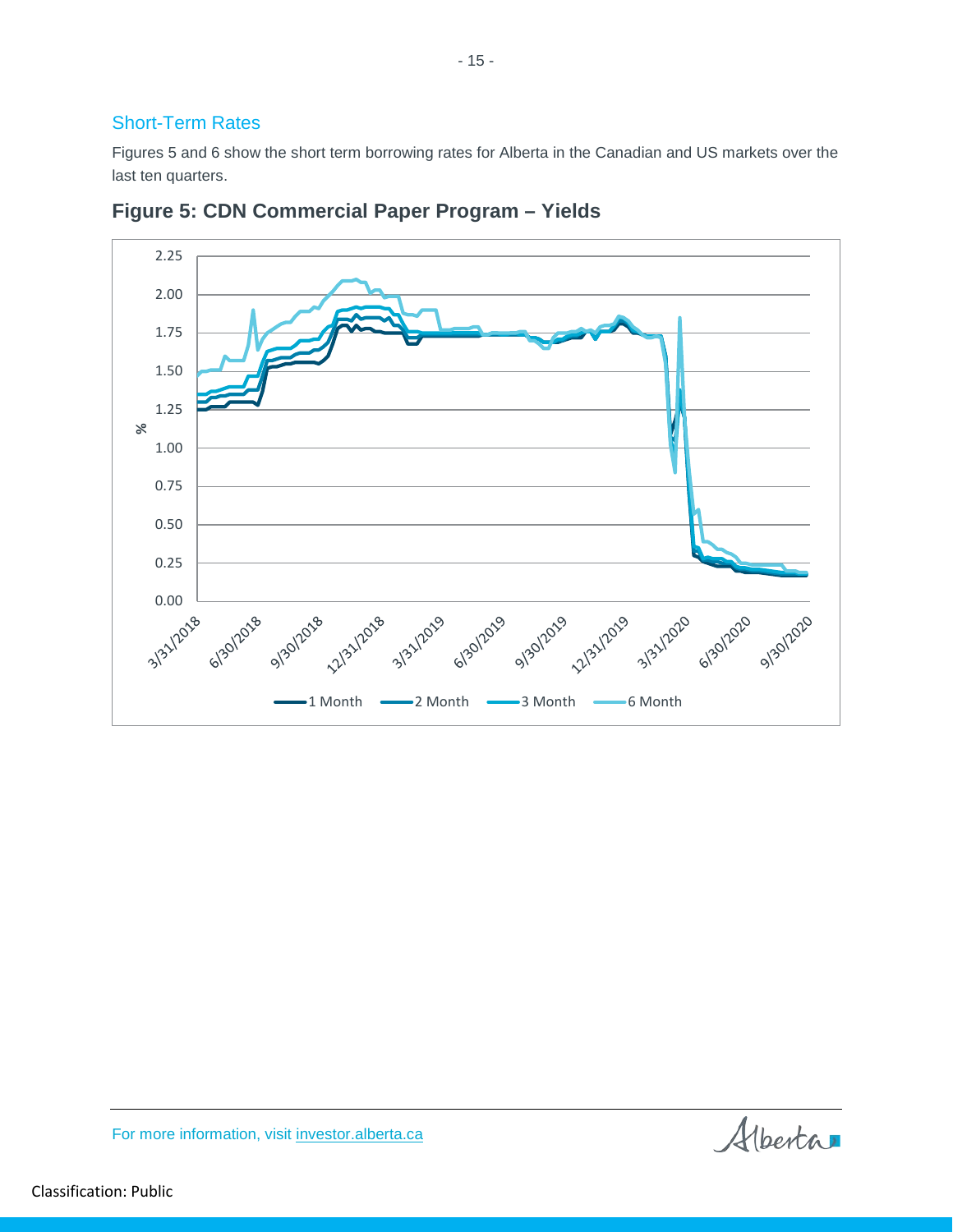

**Figure 6: US Commercial Paper Program – Yields**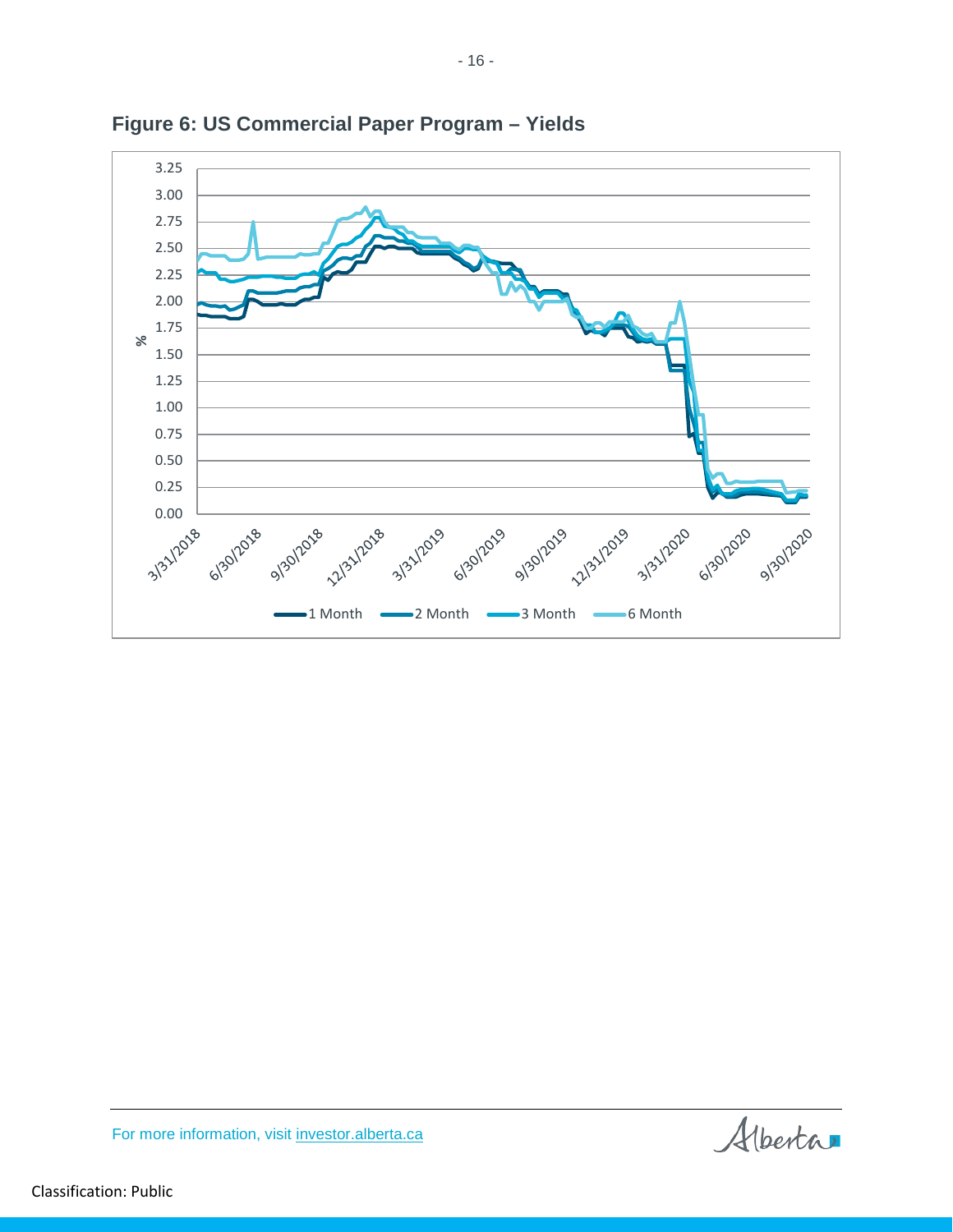## Funding and Activity Review

Term funding during the quarter was comprised of eight separate transactions having a value of \$7.7 billion.

| Table 6: Funding Review YTD (\$ Millions)         |                            |             |          |
|---------------------------------------------------|----------------------------|-------------|----------|
|                                                   | <b>Actual YTD Proceeds</b> |             |          |
|                                                   | Money                      | Term        |          |
|                                                   | <b>Market</b>              | <b>Debt</b> | Total    |
| Direct borrowing (government purposes)            | $-1,070$                   | 15,517      | 14.447   |
| <b>Borrowing for Provincial Corporations</b>      |                            |             |          |
| Alberta Capital Finance Authority (ACFA)          | $-350$                     | 1.960       | 1.610    |
| <b>ATB Financial</b>                              | 1.018                      | 0           | $-1,018$ |
| Alberta Petroleum Marketing Commission (APMC)     | 852                        | $\Omega$    | 852      |
| Agriculture Financial Services Corporation (AFSC) | $-75$                      | 10          | 125      |
| <b>Balancing Pool</b>                             | $\Omega$                   | 0           | 0        |
| <b>Total Financing Requirements</b>               | $-1.661$                   | 17.667      | 16,016   |

| Table 7: Domestic vs Foreign Markets, Fiscal YTD (\$ Millions) |            |                |           |  |  |
|----------------------------------------------------------------|------------|----------------|-----------|--|--|
|                                                                | <b>CAD</b> | % of Portfolio | % Target  |  |  |
| Domestic subtotal                                              | 9,670      | 55%            | 60-70     |  |  |
| Australia                                                      | 78         | $0\%$          |           |  |  |
| Europe                                                         | 1,779      | 10%            |           |  |  |
| <b>Great Britain</b>                                           | 0          | 0%             |           |  |  |
| <b>Swiss</b>                                                   | 0          | $0\%$          |           |  |  |
| Sweden                                                         | 0          | $0\%$          |           |  |  |
| South Africa                                                   | 0          | $0\%$          |           |  |  |
| Norway                                                         | 279        | 2%             |           |  |  |
| <b>United States</b>                                           | 5,864      | 33%            |           |  |  |
| Foreign subtotal                                               | 2,135      | 12%            | $30 - 40$ |  |  |
| <b>Long Term Debt Total</b>                                    | 17,670     | 100%           |           |  |  |

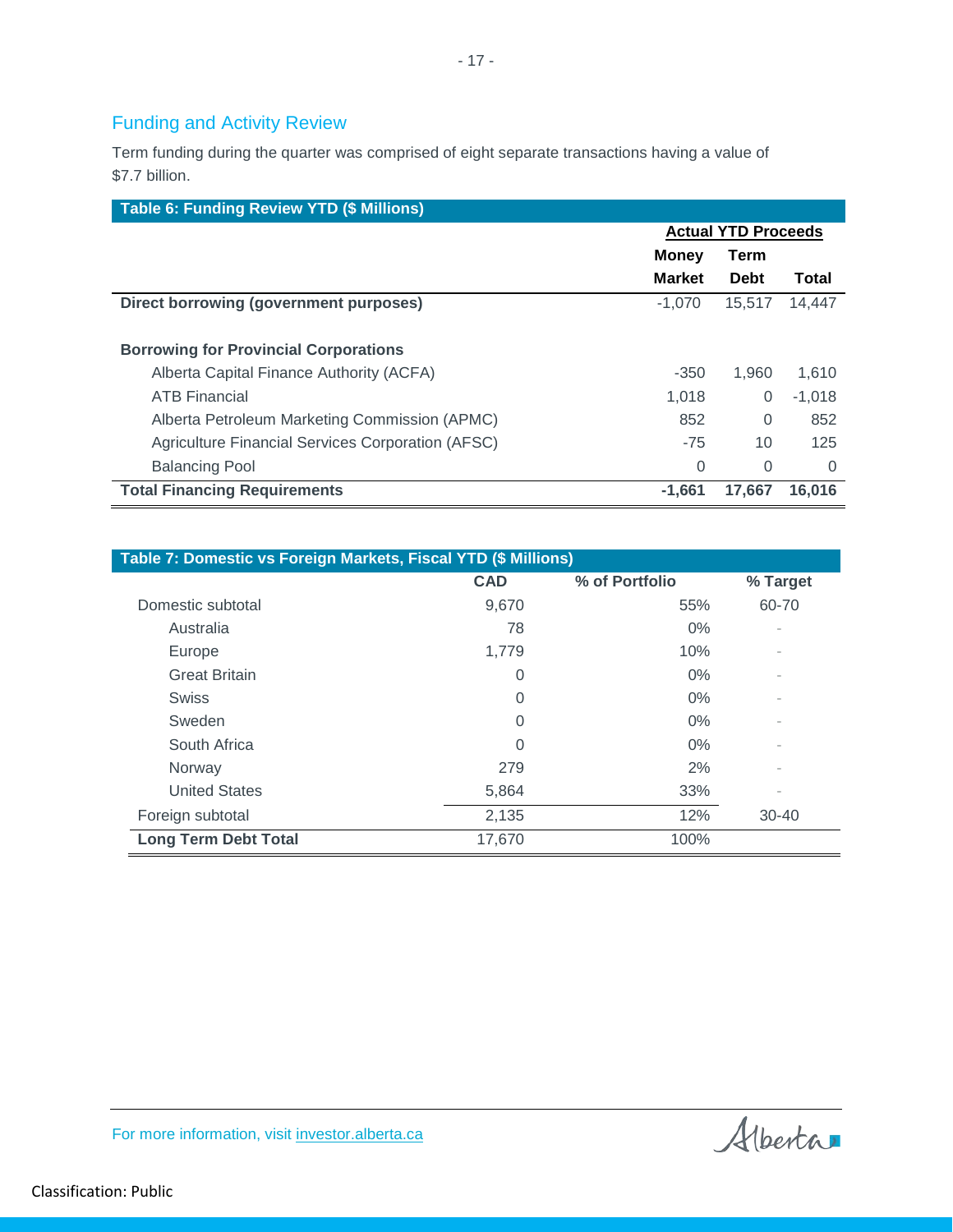## Market Recap

| Table 8: YTD Debt Issuance (\$ Millions) |                   |                 |            |                     |  |  |  |  |
|------------------------------------------|-------------------|-----------------|------------|---------------------|--|--|--|--|
| <b>Issue</b>                             | <b>Trade Date</b> | <b>Currency</b> | Par Amount | <b>Value in CAD</b> |  |  |  |  |
| 2.20% Jun 1-26 bond                      | 02-Apr-20         | CAD             | 200        | 200                 |  |  |  |  |
| 3.10% Jun 1-50 bond                      | 02-Apr-20         | CAD             | 600        | 600                 |  |  |  |  |
| 0.50% Apr 16-25 bond                     | 07-Apr-20         | <b>EUR</b>      | 1,100      | 1,672               |  |  |  |  |
| 3.10% Jun 1-50 bond                      | 14-Apr-20         | CAD             | 900        | 900                 |  |  |  |  |
| 3.06% Jun 1-20 bond                      | 15-Apr-20         | CAD             | 300        | 300                 |  |  |  |  |
| 0.925% May 8-45 bond                     | 23-Apr-20         | <b>EUR</b>      | 70         | 107                 |  |  |  |  |
| 3.10% Jun 1-50 bond                      | 30-Apr-20         | CAD             | 500        | 500                 |  |  |  |  |
| 1.00% May 20-25 bond                     | 12-May-20         | <b>USD</b>      | 2,250      | 3,154               |  |  |  |  |
| 2.40% Oct 2-30 bond                      | 20-May-20         | AUD             | 85         | 78                  |  |  |  |  |
| 2.05% Jun 1-30 bond                      | 26-May-20         | CAD             | 600        | 600                 |  |  |  |  |
| NIBOR + 200.0 Dec 8-22 FRN               | 28-May-20         | <b>NOK</b>      | 2,000      | 279                 |  |  |  |  |
| 2.40% Jun 1-60 bond                      | 29-May-20         | CAD             | 200        | 200                 |  |  |  |  |
| 3.10% Jun 1-50 bond                      | 05-Jun-20         | CAD             | 820        | 820                 |  |  |  |  |
| 2.05% Jun 1-30 bond                      | 19-Jun-20         | CAD             | 600        | 600                 |  |  |  |  |
| 3.10% Jun 1-50 bond                      | 08-Jul-20         | CAD             | 700        | 700                 |  |  |  |  |
| 3.06% Jun 1-20 bond                      | 09-Jul-20         | CAD             | 100        | 100                 |  |  |  |  |
| 2.55% Jun 1-27 bond                      | 13-Jul-20         | CAD             | 1,000      | 1,000               |  |  |  |  |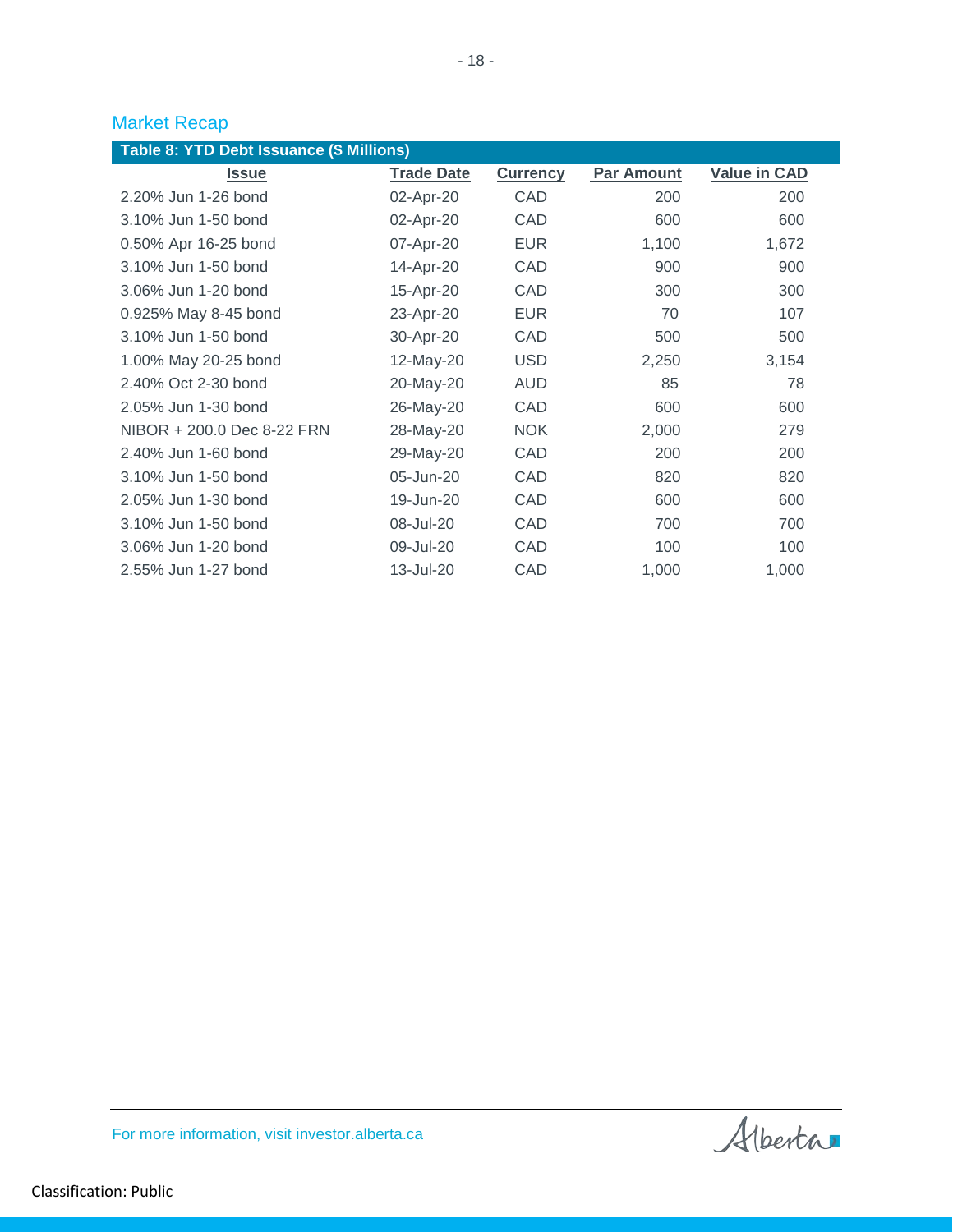#### Cash Reserve

The cash reserve fund was established in late 2017. The fund represents a key source of liquidity, and is maintained in addition to the pre-funding cash balance. As at September 30, 2020 the fund a market value of \$4,028 million.

#### Loans and Direct Debt of Provincial Corporations

| Table 10: Loans and Direct Debt of Provincial Corporations (\$ Millions) |                |       |                |       |                |
|--------------------------------------------------------------------------|----------------|-------|----------------|-------|----------------|
|                                                                          | 30-Jun-20      |       | 30-Sep-20      |       | Change         |
| <b>Alberta Capital Finance Authority</b>                                 |                |       |                |       |                |
| Money Market                                                             | 1,450          | 9%    | 1,550          | 10%   | 100            |
| Long Term Debt                                                           | 14,340         | 91%   | 14,340         | 90%   | $\overline{0}$ |
| <b>ACFA Total</b>                                                        | 15,790         | 100%  | 15,890         | 100%  | 100            |
|                                                                          |                |       |                |       |                |
| <b>ATB Financial</b>                                                     |                |       |                |       |                |
| <b>Money Market</b>                                                      | 2,187          | 51%   | 998            | 32%   | $-1,189$       |
| Long Term Debt                                                           | 2,112          | 49%   | 2,112          | 68%   | $\Omega$       |
| <b>ATB Total</b>                                                         | 4,299          | 100%  | 3,109          | 100%  | $-1,189$       |
| <b>Agriculture Financial Services Corporation</b>                        |                |       |                |       |                |
| <b>Money Market</b>                                                      | 216            | 9%    | 216            | 9%    | $\Omega$       |
| Long Term Debt                                                           | 2,222          | 91%   | 2,222          | 91%   | 0              |
| <b>AFSC Total</b>                                                        | 2,438          | 100%  | 2,438          | 100%  | 0              |
|                                                                          |                |       |                |       |                |
| <b>Alberta Petroleum Commission</b>                                      |                |       |                |       |                |
| <b>Money Market</b>                                                      | 991            | 100%  | 1,861          | 100%  | 870            |
| Long Term Debt                                                           | $\overline{0}$ | $0\%$ | $\overline{0}$ | $0\%$ | $\overline{0}$ |
| <b>APMC Total</b>                                                        | 991            | 100%  | 1,861          | 100%  | 870            |
|                                                                          |                |       |                |       |                |
| <b>Balancing Pool</b>                                                    |                |       |                |       |                |
| <b>Money Market</b>                                                      | 203            | 29%   | 203            | 29%   | $\Omega$       |
| Long Term Debt                                                           | 500            | 71%   | 500            | 71%   | 0              |
| <b>BP Total</b>                                                          | 703            | 100%  | 703            | 100%  | $\mathbf 0$    |
|                                                                          |                |       |                |       |                |
| <b>Borrowing for Provincial Corps</b>                                    | 24,221         |       | 24,002         |       | $-219$         |



Classification: Public